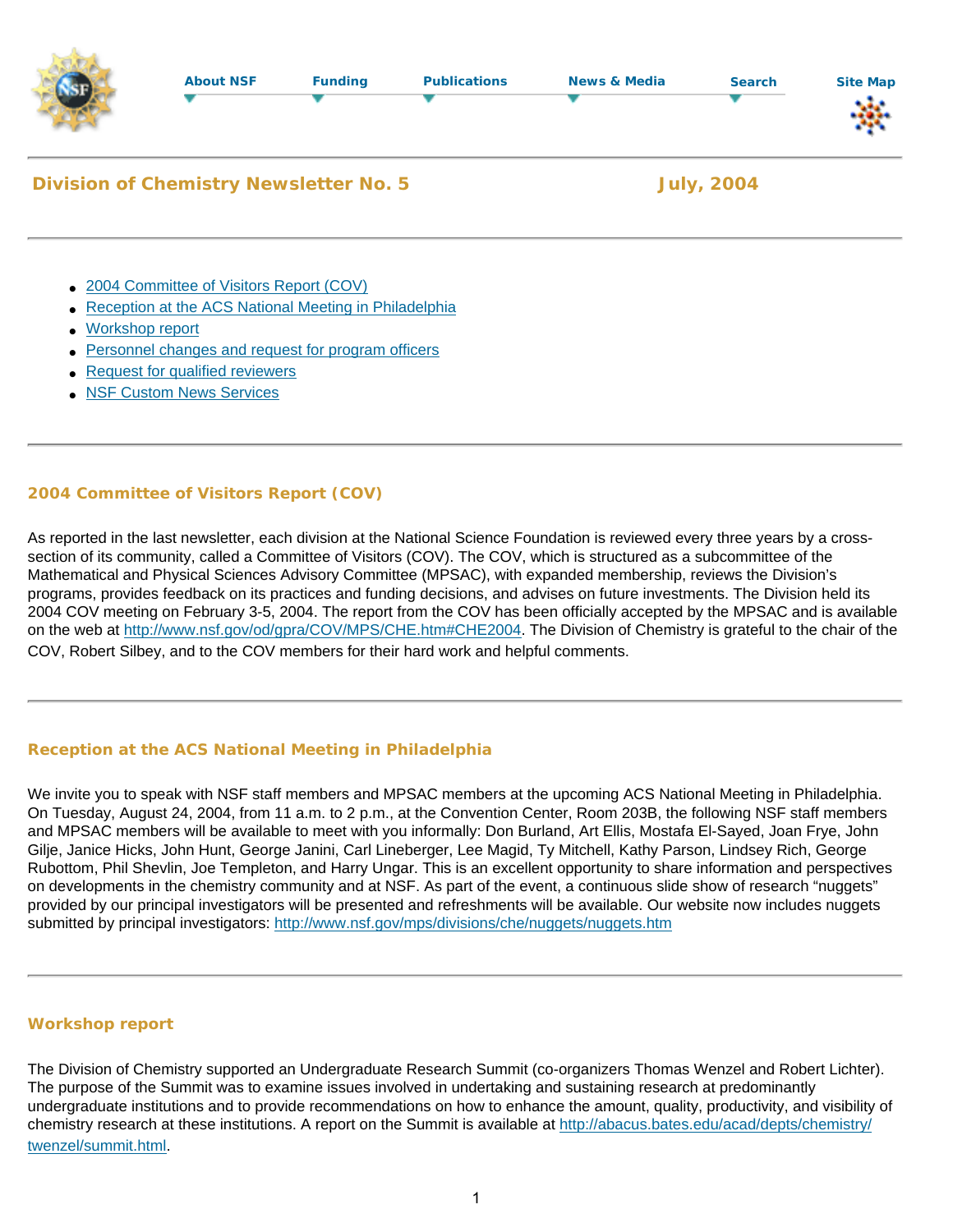### <span id="page-1-0"></span>**Personnel changes and request for program officers**

The Division of Chemistry welcomes George Janini, Linda (Lee) Magid, and Joseph Templeton as rotators. George is based at the National Cancer Institute and will assist the Analytical and Surface Chemistry program. Lee is based at the University of Tennessee at Knoxville and Oak Ridge National Laboratory and will join the Special Projects Office. Joe will assist the Inorganic, Bioinorganic, and Organometallic Chemistry program and is based at the University of North Carolina at Chapel Hill. Celeste Rohlfing is moving from the Theoretical and Computational Chemistry program to the Special Projects Office to help the Division work with our community on cyber-enabled chemistry. A complete listing of current staff may be found at [http://www.nsf.gov/staff/](http://www.nsf.gov/staff/orgpage.cfm?key=32) [orgpage.cfm?key=32](http://www.nsf.gov/staff/orgpage.cfm?key=32) .

We thank Mike Clarke, who returns to Boston College, for his assistance with the Inorganic, Bioinorganic, and Organometallic Chemistry program; Bob Kuczkowski, who returns to the University of Michigan, for his help in the Special Projects Office; and Alfons Weber, who returns to NIST, for his assistance with the Experimental Physical Chemistry program. The Division of Chemistry and the chemistry community have benefited greatly from Mike's, Bob's, and Alfons' contributions.

The Division of Chemistry asks you to consider serving as a program officer if your circumstances permit and to help us identify other individuals who might serve in this capacity. About half of our 16 program officers are rotators, and they bring fresh insights to our work at NSF. Rotators can maintain their research programs while working at the Foundation. NSF provides time, travel resources, and use of technology to enable rotators to stay in touch with co-workers at their home institutions. Rotator positions are typically held for one or two years, but other arrangements are possible. Rotators not only serve the community and help to shape chemistry, but they also have excellent opportunities for professional development and establishment of new research directions upon returning to their laboratories.

Rotators are responsible for planning, coordinating, and managing programs that support research, education, and human resource development in the chemical sciences. Applicants should have a Ph.D. or equivalent training in the chemical sciences, extensive knowledge of one or more chemistry subfields, and at least six years of successful independent research activity. Applicants should be familiar with the chemistry community and have administrative experience. Other important attributes are strong verbal and written communication skills, organizational skills, facility in using technology tools, and the ability to work effectively on a team. If you are interested in serving as a rotator, please see <http://www.nsf.gov/oirm/hrm/jobs/rotators/vsee.htm> Information about current open rotational program officer positions can be found at [http://www.nsf.gov/pubsys/ods/results.cfm?](http://www.nsf.gov/pubsys/ods/results.cfm?url_type=Vacancy%20Announcements&url_subtype=Scientific%20and%20Professional&browse_type=doc_type) [url\\_type=Vacancy%20Announcements&url](http://www.nsf.gov/pubsys/ods/results.cfm?url_type=Vacancy%20Announcements&url_subtype=Scientific%20and%20Professional&browse_type=doc_type)

[\\_subtype=Scientific%20and%20Professional&browse\\_type=doc\\_type.](http://www.nsf.gov/pubsys/ods/results.cfm?url_type=Vacancy%20Announcements&url_subtype=Scientific%20and%20Professional&browse_type=doc_type) Applicants interested in rotational positions should send an email describing their interest and CV to [aellis@nsf.gov.](mailto:aellis@nsf.gov) NSF is an equal opportunity employer committed to employing a highly qualified staff that reflects the diversity of our nation.

### <span id="page-1-1"></span>**Request for qualified reviewers**

<span id="page-1-2"></span>The Division of Chemistry seeks to enhance its pool of qualified reviewers of proposals. We invite researchers in the chemical sciences who have not previously reviewed for the Division of Chemistry but are interested in providing this service to contact us by visiting our website at <http://www.nsf.gov/mps/divisions/che/news/reviewerinfo.htm> and completing the online registration form. We welcome qualified reviewers from academic, industrial, and government employment, as well as from other countries. It is important to recognize that the National Science Foundation reserves the right to choose reviewers. While we are unable to assure individuals that they will be asked to review proposals, we do attempt to call upon as many qualified reviewers as possible, and we try to limit the number of requests that we make to any single individual, recognizing the many demands our reviewers have on their time.